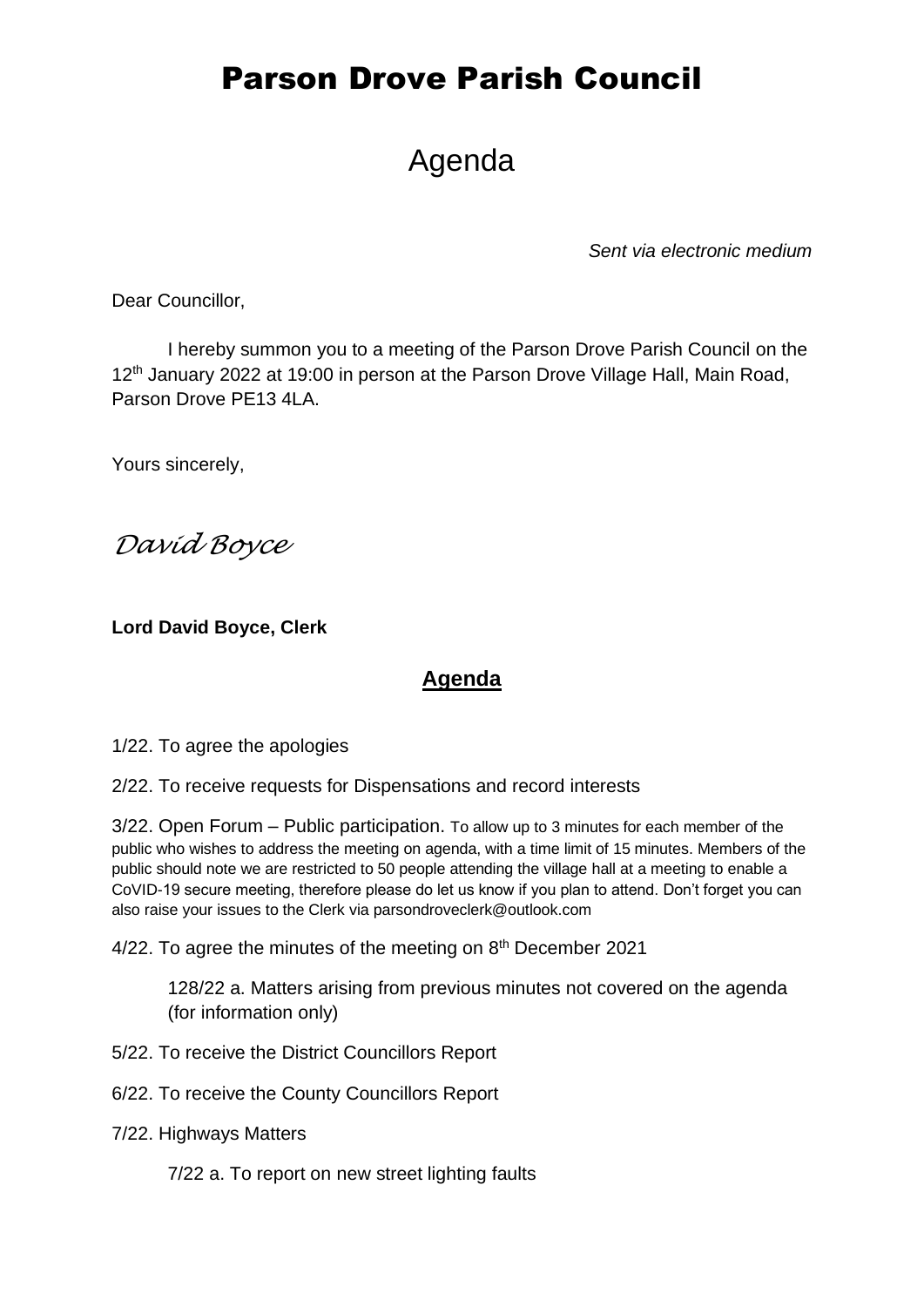# Parson Drove Parish Council

7/22. b. To discuss and agree position on Swan Bridge following the RTC reported on 14<sup>th</sup> December 2021

7/22. c. TRO 2022/020 to stop any vehicle from proceeding along Back Road, Murrow as lies between numbers 1 and 19 from 13<sup>th</sup> January 2022 and continue until these works have finished or on the  $12<sup>th</sup>$  July 2023 whichever is the earlier.

#### 8/22. Planning application decision updates

8/22 a. F/YR21/1351/TRTPO | Works 1 x Lime tree covered by TPO WR/15/2/465/2 | Village Green The Bank Parson Drove - Granted

8/22. b. F/YR21/1250/RM | Reserved Matters application relating to detailed matters of appearance, landscaping, layout and scale (for Plot 4 only) pursuant to outline permission F/YR19/0971/O to erect 1 x dwelling (2-storey, 5-bed) and a detached double garage with home office above | Land East Of The Silverings 114 Main Road Parson Drove Approved

8/22. c. F/YR21/3104/COND | Details reserved by conditions 9 (Sustainable Construction Elements) and 12 (Levels) of planning permission F/YR19/0971/O (Erect up to 5 dwellings (outline application with matters committed in respect of access)) - for Plots 2 and 3 only | Land East Of The Silverings 114 Main Road Parson Drove Approved

8/22. d. F/YR21/1176/F | Erect a single-storey side and rear extension to existing dwelling together with the siting of a log cabin and change of use of land to residential curtilage | The Lairage High Side Parson Drove - Approved

#### 9/22. Planning applications for comment

9/22. a. F/YR21/1502/F Conversion of existing agricultural buildings to 2 x dwellings (2-storey 4-bed) involving the erection of a single-storey side extension and detached garages, and the demolition of 2 x agricultural buildings at Agricultural Building South East Of Bridge Farm Long Drove Parson Drove Cambridgeshire

9/22. b. F/YR21/1507/PNH [Erect a single-storey rear extension which extends](https://www.publicaccess.fenland.gov.uk/publicaccess/applicationDetails.do?keyVal=R47UZMHE0D800&activeTab=summary)  [beyond the rear wall by 8.0m with a maximum height of 3.95m and a height of](https://www.publicaccess.fenland.gov.uk/publicaccess/applicationDetails.do?keyVal=R47UZMHE0D800&activeTab=summary)  [3.50m to the eaves.](https://www.publicaccess.fenland.gov.uk/publicaccess/applicationDetails.do?keyVal=R47UZMHE0D800&activeTab=summary)

#### 10/22. To agree the payments of the Council

- 10/22. a. Payments to make
	- i. Clerks Salary (£477.71)
	- ii. Working from home allowance (£25.00)
	- iii. EE Telephone bill (£22.80 including £3.80 VAT)
	- iv. Payment for s.137 payment for heater (£99.99)